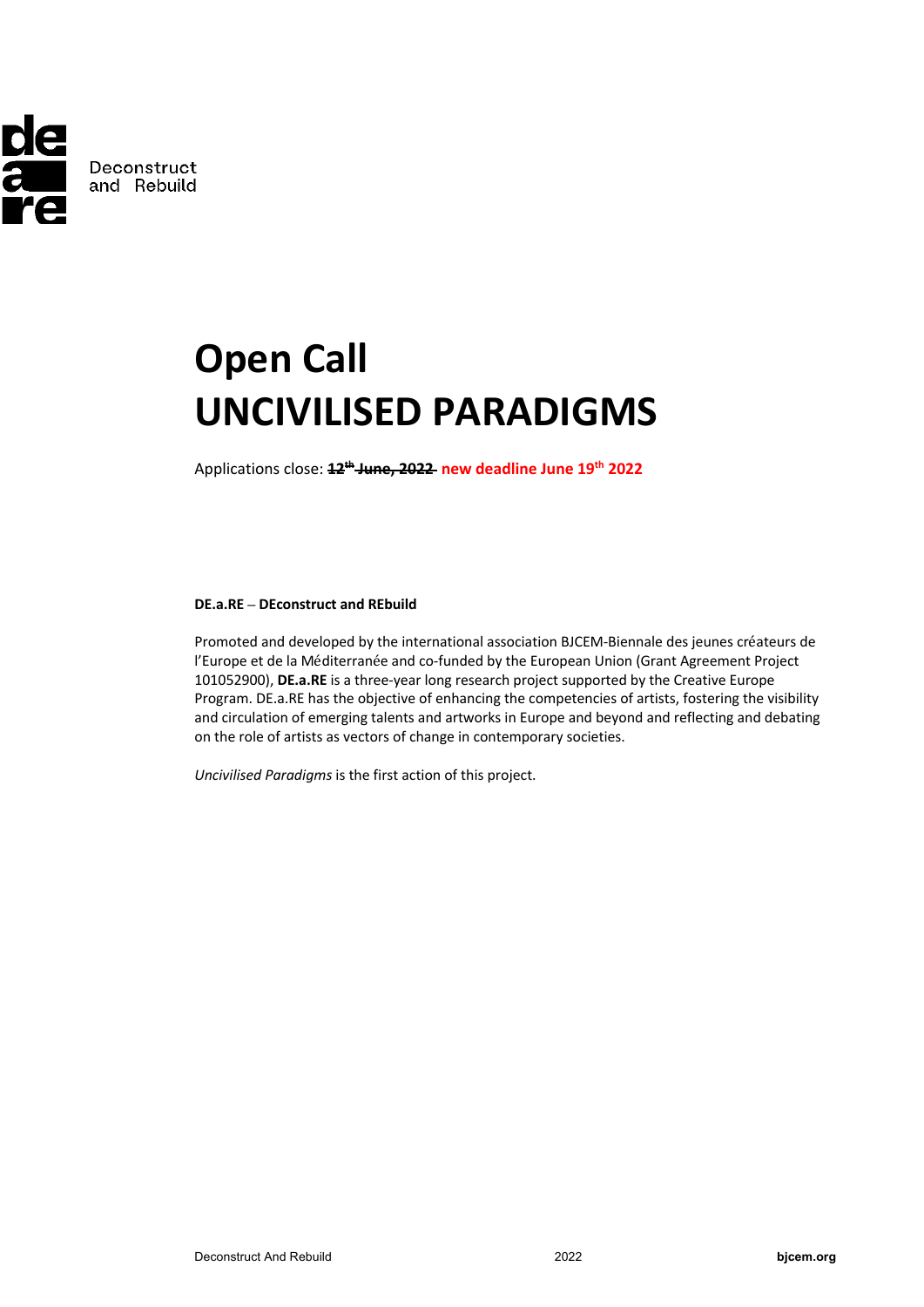

## **BJCEM**

BJCEM is a network of 45 members, ranging from cultural institutions to independent organizations located in 15 countries across the Mediterranean and Europe. BJCEM aims at fostering mutual understanding, intercultural dialogue, and collaboration in the arts among young creators, around the Mediterranean. Its projects and activities provide training, mobility, and exchange opportunities that, in turn, support artists' creative processes, through personal and professional growth.

#### **UNCIVILISED PARADIGMS**

*Uncivilised Paradigms* **is a free online course open to 50 participants** that embarks from socially engaged practices, New Genre Public Art, critical pedagogy and activism, in dialogue with contemporary artistic practices. The premise of *Uncivilised Paradigms* is that artistic practices are not only able to deconstruct complex interdependent socioecological crises but are in fact, able to develop ideas and stories for reciprocal states of being to dismantle them. *Uncivilised Paradigms* focuses on moving from debilitating mindframes and narratives.

Through a series of seminars, working group sessions and master classes, the programme explores artistic practices, proposals, and research from the Euro-Mediterranean region that can lend themselves as tools to learn from. The aim of this course is two-fold; to reflect on our epistemologies while also developing practical tools that answer the question: what does 'being ecological' in times of multiple and converging crises mean? During the course, the participants will be asked to develop their own proposals to raise awareness on the environmental impact of artistic practices, institutions and more specifically, the cultural events of the Mediterranea Biennale.

The course intends to thead questions concerning environmental issues within the geopolitical realities of the globalised Mediterranean - such as, aridity lines, increased levels of toxicity in waters, electronic colonialism in seabeds and desertification - to issues arising within our societies and their institutions. *Uncivilised Paradigms* will cast a spotlight on practices that dismantle the nature-culture divide; challenge hegemonic and anthropocentric ideas of being with our worlds; question the social construct of civilisation; and that actively resist socio-political and environmental forms of oppression and injustice.

#### **PARTICIPANTS**

Artists, curators, artistic researchers and writers who are interested in, or with experience in the programs' themes are encouraged to apply.

- Applicants should be under 35 (born in 1987) at the time of application.
- 50 people will be selected to participate in the course.
- All the curators and artists who have already participated in the previous editions of the Biennale or other BJCEM projects can apply to this call.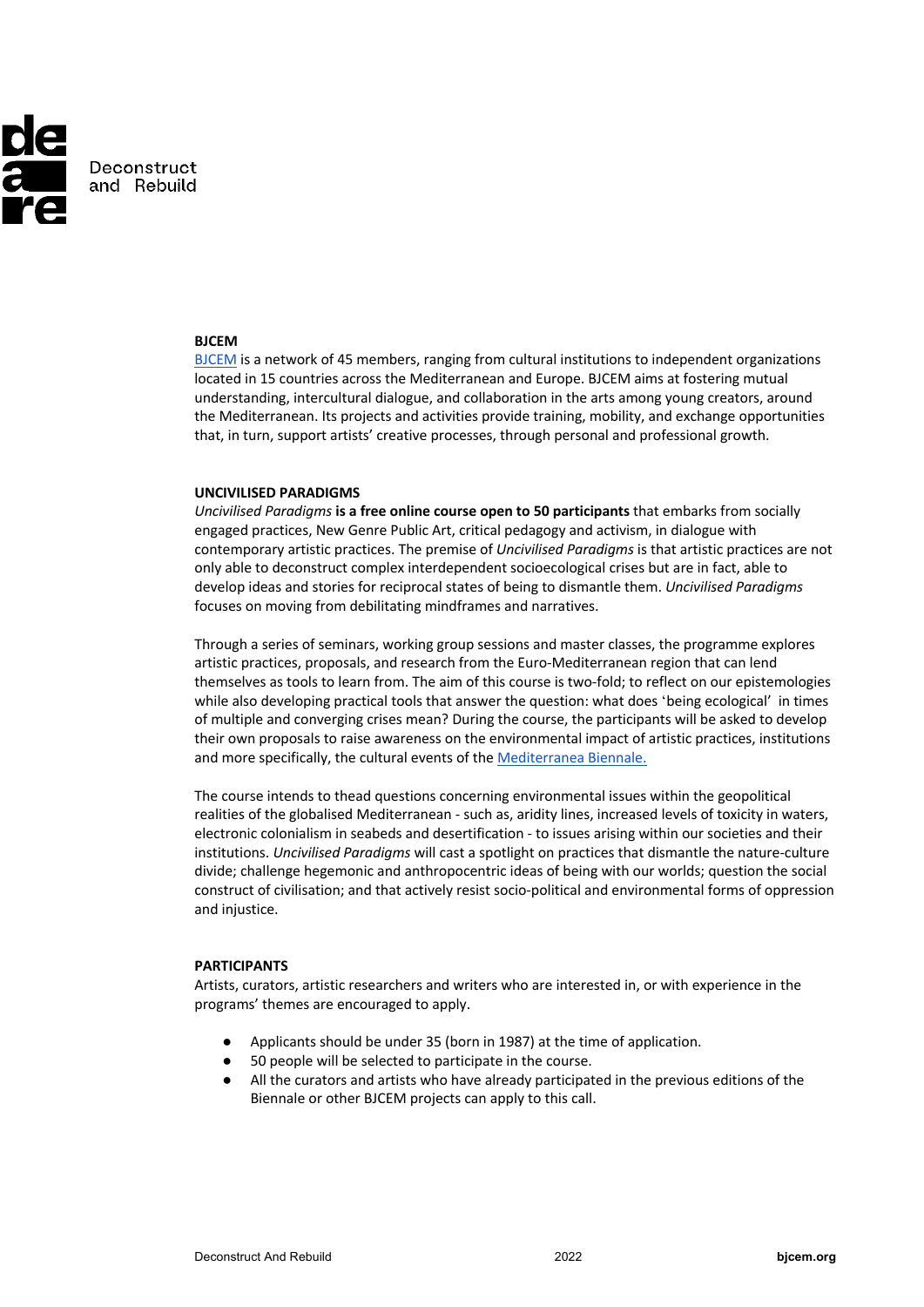

## **SCIENTIFIC COMMITTEE (SC) OF THE PROGRAM**

## **Alessandro Castiglioni**

*Alessandro Castiglioni* is Senior Curator and Deputy Director of *Museo MA\*GA*, Gallarate and Co-Secretary of the *Premio Nazionale Arti Visive Città di Gallarate*. He is Lecturer of Art and Design History at *Istituto Marangoni*, Milano. He worked as curator for institutions such as: *Galleria Nazionale*, San Marino; *Italian Cultural Institute,* London; *MCA*, Valletta; *National Gallery of Iceland*, Reykjavik. In 2019 he was co-curator of San Marino Pavilion at the *58th Biennale di Venezia*. Since 2014 he co-directs with Simone Frangi *A Natural Oasis?.* With Simone Frangi he was also Senior Curator of *School of Waters* - Mediterranea 19, San Marino. Among his publications: *Exercises for a polluted mind* (Postmedia books, 2019); *Kerouac Beat Painting* (Skira, 2017), *Urban Mining* (Corraini, 2016); *The Voices of the Sirens* (Mousse Publishing, 2015).

#### **Simone Frangi**

Simone Frangi is a researcher and writer working at the intersection of critical thinking, curatorial research, and education. He holds a French-Italian Ph.D. in Aesthetics and Theory of Art, and he currently serves as Professor of Theory of Contemporary Art at Fine Arts and Design Academy in Grenoble (FR), where he founded and coordinates with Katia Schneller the Research Unit" Hospitalité artistique et activisme visuel pour une Europe diasporique et post-occidentale" (2015-ongoing). He co-directs Live Works - Free School of Performance at Centrale Fies (Trento, IT) and runs "A Natural Oasis?" A Transnational Research Programme with Alessandro Castiglioni. In 2021 he became Senior Curator of MEDITERRANEA19 - "School of Waters". In 2021 he also co-published with Lucrezia Cippitelli the anthology "Colonialità e Culture Visuali in Italia" (Mimesis, 2021).

### **PROGRAM**

Castiglioni and Frangi will take care of the opening segment of the program, introducing its ambitions in relation to the history of the institutions that gave shape to DE.a.RE. This genealogy will take the peculiar origin of BJCEM network and *Mediterranea Biennale* as a starting point and will expand until *School of Waters -* MEDITERRANEA19, the latest edition of the Biennale held in San Marino in 2021. *School of Waters* imagined a biennale as a temporary school inspired by radical and experimental pedagogies and the way they challenge artistic, curatorial, and research formats. From this standpoint, it tried to act as a collective tool to defamiliarize stereotypes that manipulate our geographical imaginaries, especially those linked to the eurocentric interpretation of the Mediterranean area. Alongside this case study, this module will allow the practitioners selected for DE.a.RE to develop an engaged dialogue with the fellow researchers of the current edition of the research program *A Natural Oasis?* (2022-2023). *A Natural Oasis? -* curated by Castiglioni and Frangi since 2013 - is a two-year nomadic free school dedicated to the development of new curatorial research paths in the field of contemporary visual and performing arts starting from the geopolitical peculiarities of the art scenes of Southeuropean and Mediterranean territories which are commonly considered remote, marginal, small, insular or liminal. By deconstructing the fetiche of the southern or exotic "natural oasis", the project tries to counter-ritualize those processes of "naturalization" and "metaphorization" of mediterranean territories enacted by white and eurocentric rethorics linked to tourism and to the neo-colonial and ecological fractures it produces.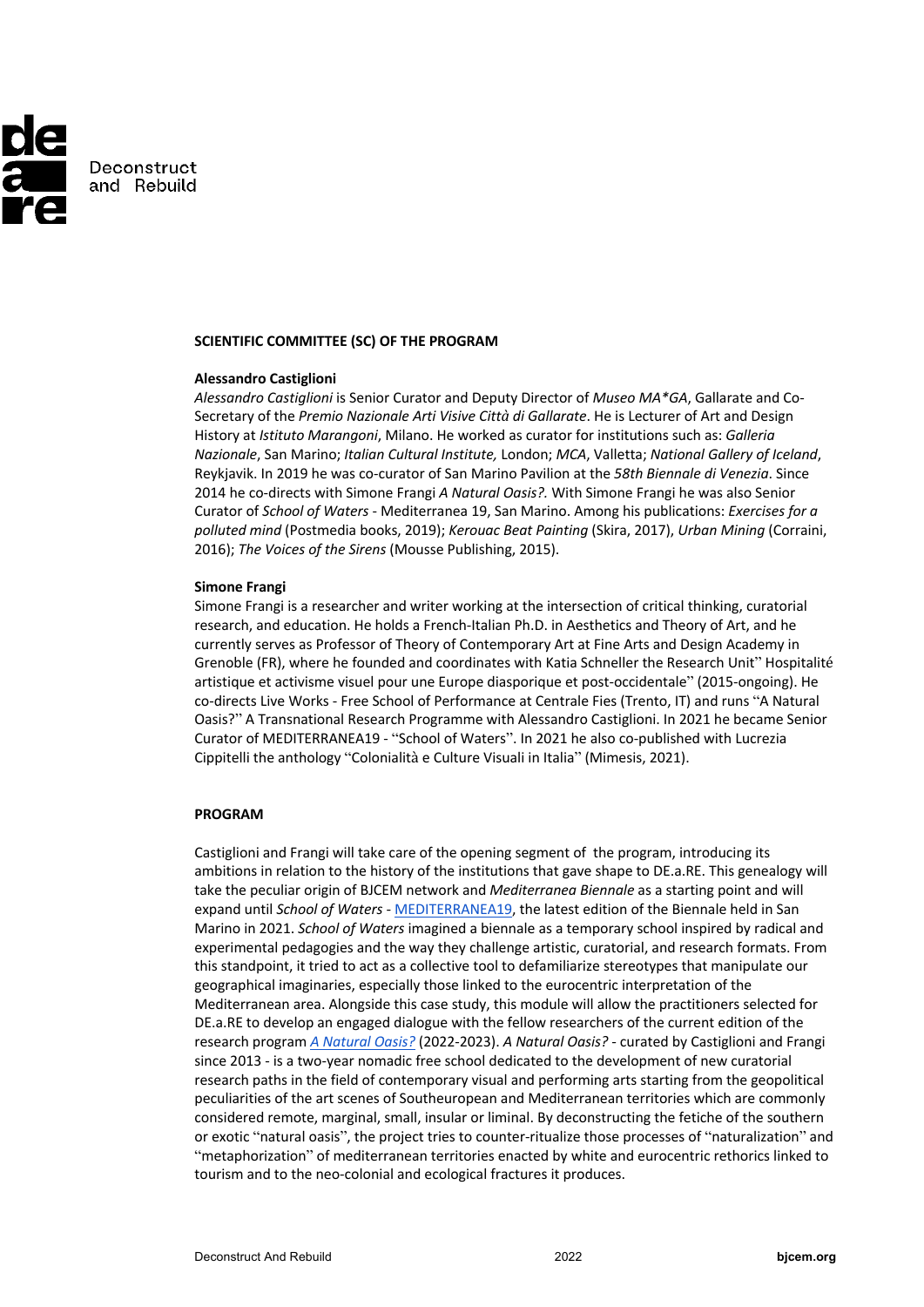

## **Denise Araouzou**

Denise Araouzou is a curator and researcher. Following an MA in *History of Art* at the University of Glasgow (2011-2015), she is currently pursuing an MA in *Education for Sustainable Development* at the University of Gothenburg (2021-2023) and *Collective Practices II: Symbiotic Organizations* (2021- 2022) at the Royal Institute of Art in Stockholm. At the intresection of these two programs, she is working on a research project titled *Learning on a damaged planet,* supported by KONE Foundation, that actively explores the theoretical, conceptual and practical possibilities of developing ecopedagogies through artistic and curatorial practices, and within their institutional frameworks in Cyprus, Italy, Sweden and Finland. She was one of the members of the curatorial team of *Mediterranea 19: School of Waters* and was also a member of the second edition of *A Natural Oasis?* (2018-2020).

#### **PROGRAM**

*allelopraxis\** makes time for radical rethinking of artistic practices and artistic research through developing systems thinking and transition design skills along five axis and their points of intersection, namely: roots, stories, materials, movements and relations. Each of these tangents, individual and interdependent, stem from environmental humanities and pedagogies, collective practices and permaculture. *allelopraxis* invites participants to reflect on what motivates their ongoing practices, how they work, their (im)material relations while experimenting with and speculating on other ways of doing.

*Roots* reflects on how artistic practices relate to ecological thinking through systems thinking, and why this matters in times of unprecedented ecological crises. *Stories* focuses on the remarkable ability of artists as story-weavers and narrative-change makers. *Materials* delves into an abundance of old and new medium(s) and the responsibilities associated with them in ecologically-aligned artistic practices. *Movements* looks at artistic practices that experiment with transformative formats of gathering, sharing and mobilising. Finally, *Relations* unfolds ways of relating to, recognising and engaging with human and more-than-human public(s). Presenters will include artists, researchers and designers working in relevant fields within the Mediterranean and European regions. Denise Araouzou will be hosting and facilitating all online gatherings.

*\*allelo-* comes from Greek word allēlon, meaning: *from one to the other, being in a mutual* or *reciprocal relation.*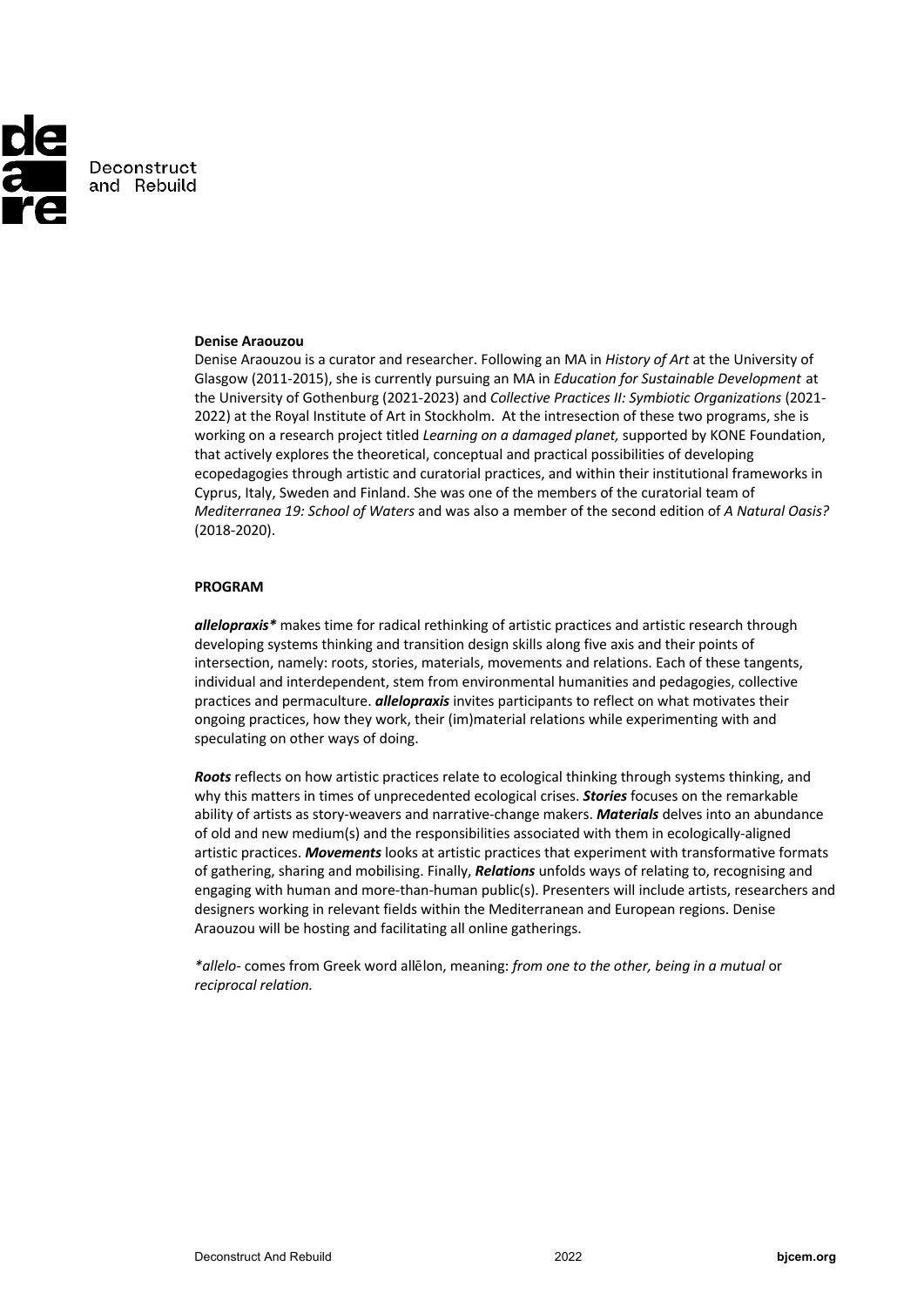

## **Svetlana Racanovic**

Svetlana Racanović is art historian, contemporary art critic and curator from Montenegro. She holds Ph.D. in Transdisciplinary Studies of Modern arts and Media. Since 1996, she has been active as art critic and as curator of a number of art exhibitions in Montenegro and abroad including two presentations of Montenegro at the Venice Biennale in 2005 and 2011. She published two books, one that relates Marina Abramovic's oeuvre (*Marina Abramović - Od reza do šava* (2019), Geopoetika, Belgrade, the other that relates Montenegrin art scene around 2000 (*Milenijumski bag?! – Crnogorska umjetnička scena oko 2000:* (2009), CSU, Podgorica. She was a Fulbright Scholarship Grantee (Research Scholar) in New York City in 2014.

#### **PROGRAM**

#### *Dare to Impact*

"We need to 'kick the habit' of sedative discourse" ( Felix Guattari).

In his *The Three Ecologies,* Felix Guattari introduces the notion of *ecosophy* as ethico-political articulation of three coexistent and interrelated registers: the environment, social relations and human subjectivity (*mental ecology*). The imbalances and interruptions within this circuit Guattari relates to *Integrated World Capitalism* (IWC) that have caused disequilibrium of the world natural environment, pushed us to the threshold of ecological disaster and captured us in the position of passive subjectivity in conformity with production-consumption cycles of global capitalism. Our ecological consciousness and sense of responsibility towards the world we live in and its future that we shape is also under threat of pollution, depletion and extinction like any rare species. As with its endangerment, the care and protection of our world and ourselves depends on the quality of intersections of these three ecologies.

In a series of talks and presentations of theoreticians and artists and the following discussions with the master class participants, those intersections will be enlightened, discussed, questioned and appreciated. We will be focused on certain "art-eco footprint", art practices and experiences in which ecological consciousness-based and responsibility driven agency have come from human subjectivity, a mental ecology as ecology of ideas and sensibilities and understood, in Guattari sense, as both auto-producing (*autopoiesis*) and collective (*sympoiesis*), intra and inter-actions capable to transform relations within three ecologies circle into "ecology of care and a caring for ecology".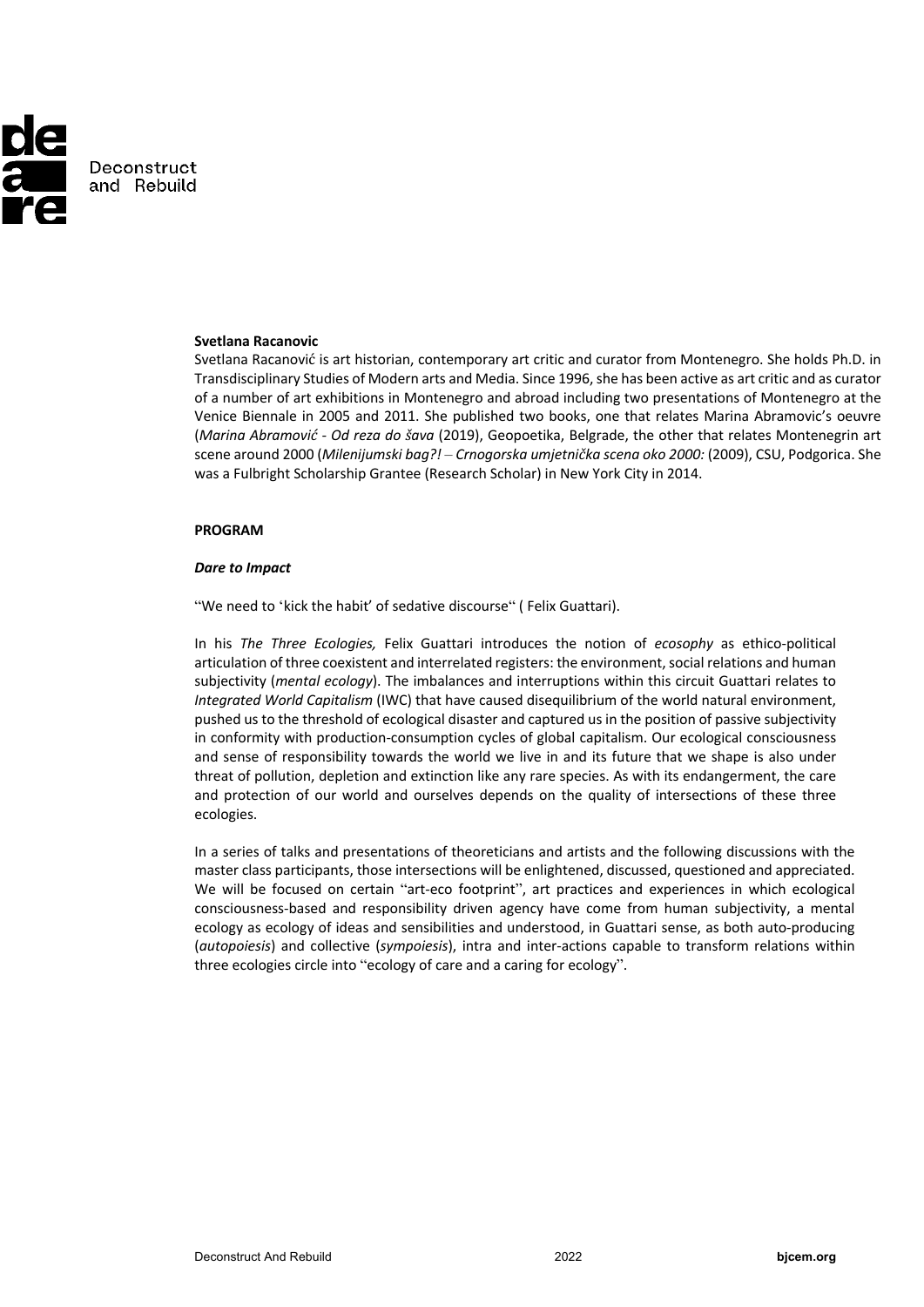

# **Final event**

**Conference in Torino | Fall 2022**

**Among the fifty selected participants, five will receive a prize of €500** for their participation and they will be invited to an international conference to be held in Turin. The conference will address topics explored throughout the course. It is scheduled to take place between November and December 2022, the precise date will be announced at a later date. Transportation and accommodation will be covered by BJCEM.

The selection of five participants will be done by the Scientific Committee following an evaluation of the materials participants will be asked to submit during the online course.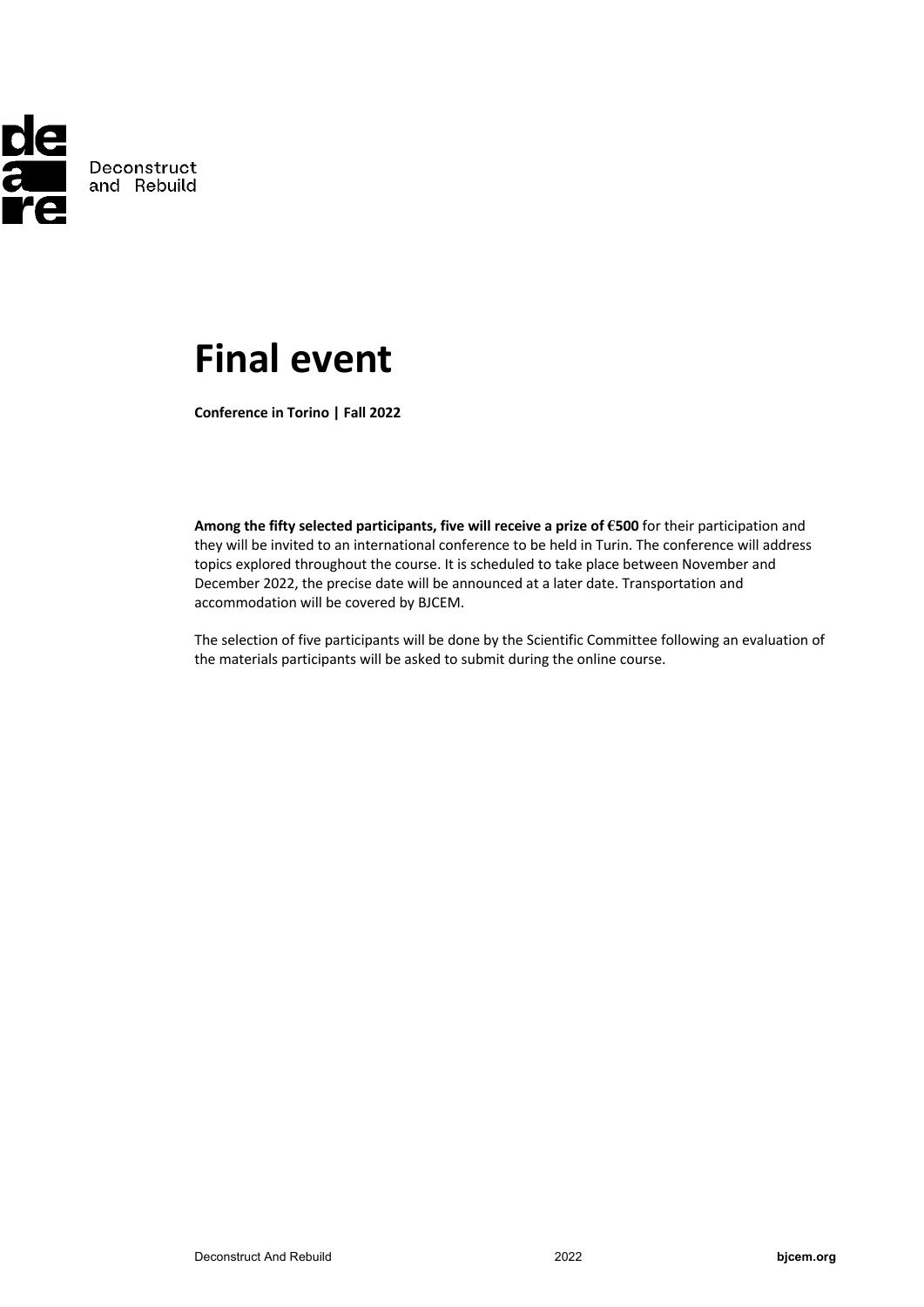

## **APPLICATION PROCEDURE**

Requested application material:

- **1.** Updated CV (max. 2 pages)
- **2.** Letter of intent outlining reasons for your interest in attending the course (max. 1 page)
- **3.** Please indicate any accessibility requirements.
- **4.** Application form: to be downloaded here

All material should be sent to **masterclass@bjcem.org** not later than June 12th 2022 **June 19th 2022**. Any application not complying with the requirements will be rejected.

**Applications close June 19th**

**Results** will be announced on June 26th

# **COURSE SCHEDULE**

The course consists of 50 hours of online sessions spread across July to October, with most of them taking place in September/October. Each lesson will be from to 2 hours to 3 hours on the basis of the lesson plan. The detailed program will be shared with the selected participants in mid-June. Each lesson will be held in English.

**July 5**: Greetings & Introduction (2hrs) **July 7**: Conversations & Readings with SC (2hrs) **August 31**: From Mediterranea to *School of Waters* (2 hrs/day) **August 31**: Lectures by fellows of *A Natural Oasis?* (2 hrs/day) **September 1**: Lectures by fellows of *A Natural Oasis?* (4 hrs/2hrs morning session; 2hrs evening session) **September 2**: Lectures by fellows of *A Natural Oasis?* (4 hrs/2hrs morning session; 2hrs evening session) **September 6; 8; 13; 15; 20**: Allelopraxis (2 hrs/day) **September 22**: Allelopraxis (1 hrs/day); *Dare to Impact* (2 hrs/day) **September 27; 29; October 4; 6**: *Dare to Impact* (2 hrs/day) **October 10; 11; 12**: presentation workshops and one to one meeting (2 hrs/day) **October 18, 19; 20; 25; 26**: Lectures by fellows of *A Natural Oasis?* (1 hr/day) **October 27:** Final Workshop and one to one meetings (2 hrs/day)

# **SELECTION PROCEDURE**

The jury includes the four members of the Scientific Committee (Denise Araouzou, Alessandro Castiglioni, Simone Frangi and Svetlana Racanović), and the Executive Director of BJCEM Federica Candelaresi. They jury will evaluate the motivation letter and the quality of the portfolio, also taking into account, gender balance and a inclusive geographical representation.